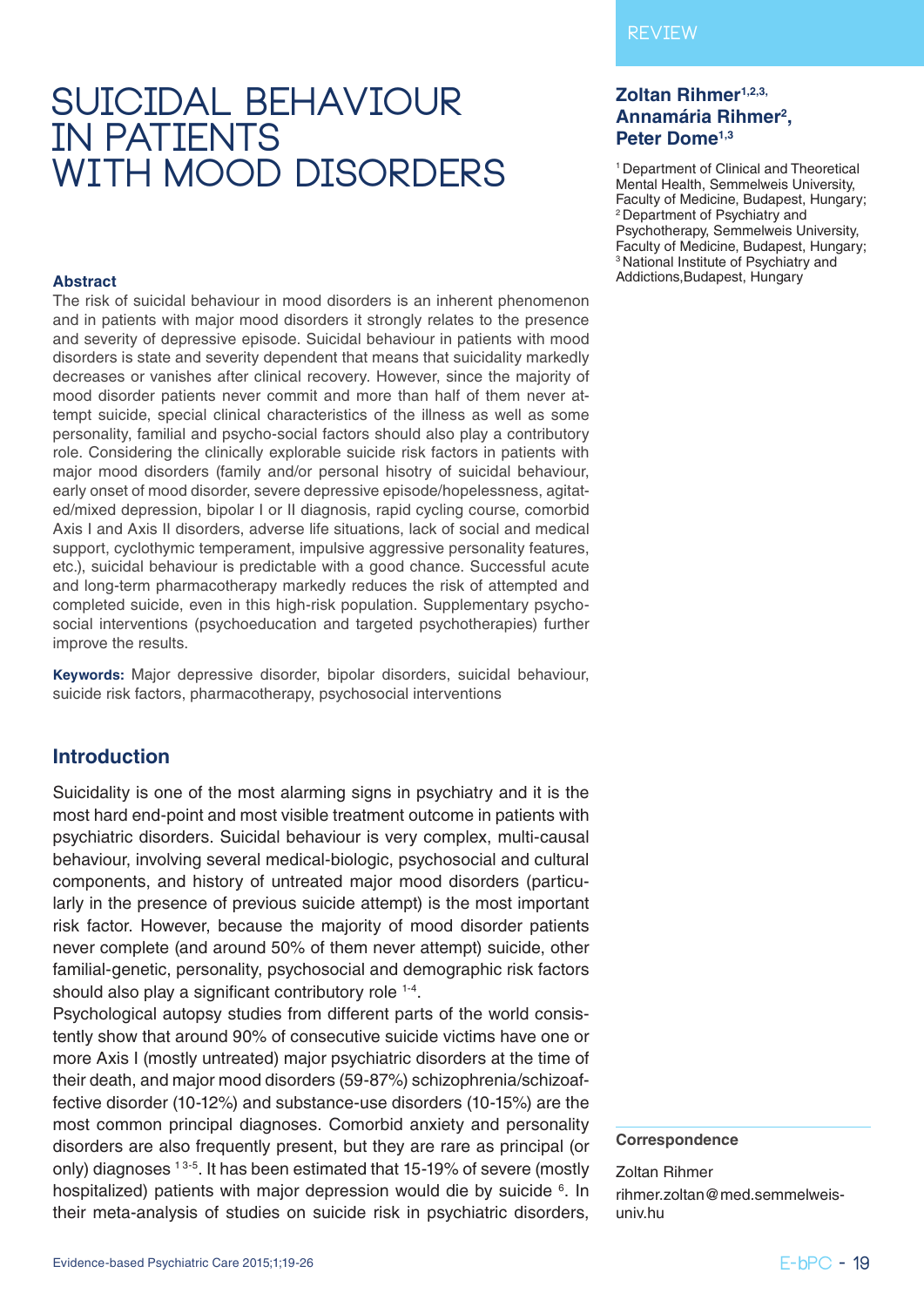Harris and Barraclough<sup>7</sup> analysed separately the risk of suicide in unipolar major depression and in bipolar disorder. They found that the risk of suicide was about 20-fold for patients with index diagnosis of unipolar major depression, and the same figure for bipolar disorder was 15. However, these studies  $67$  cannot provide a precise estimation of separate suicide risk in unipolar and bipolar disorder, i.e. they overestimate the risk for unipolar depression and underestimate it for bipolar disorders. The main sources of these are that the index diagnosis frequently change during the long-term course from unipolar depression to bipolar I or bipolar II disorder 8-11 and in the studies (performed several decades ago) reviewed by the mentioned authors the diagnostic category of bipolar II depression (depression with hypomania but without mania) which is quite common form of bipolar disorders  $912$ has not been considered separately and it is very likely that the majority of bipolar II patients in these studies were included in the unipolar major depressive subgroup. Indeed, a recent long-term follow-up study showed that the rate of completed suicide was about double in bipolar disorder (types I and II combined) than in unipolar depression <sup>13</sup>. Another three recent population based epidemiological studies also found a substantially higher rate of suicide attempts in bipolar (types I and II combined) than in unipolar major depressive disorder patients <sup>14-16</sup>.

# **Risk of suicidal behavior in patients with unipolar major depression or bipolar disorders**

### *Completed suicide*

The different suicide risk in the three main subgroups of major mood disorders has been first reported by Dunner et al. 17 who found that 3% of the 73 unipolar, 6% of the 68 bipolar I and 18% of the 22 bipolar II patients died by suicide during their 1-9 year follow-up study. In contrast to this, in a 40 to 44 years' prospective followup study of 406 formerly hospitalised (186 unipolar and 220 bipolar) major mood disorder patients, in which the unipolar-bipolar conversion was carefully considered during the follow-up, Angst et al. 18 found that 14.5% of unipolar and 8.2% of bipolar  $(I + II)$  patients completed suicide; the SMRs for suicide in unipolar and bipolar patients were 26 and 12, respectively.

In their recent long-term prospective follow up study (average 11 years) on 1983 unipolar major depressives and 843 bipolar  $(I + II)$  patients, Tondo et al. <sup>19</sup> found five-times fold higher rate of completed suicide in bipolar I and II than in unipolar patients (0.25% of

patients/year vs. 0.05% of patients/year). This study also found that the ratio of attempted to completed suicide in bipolar II, bipolar I and unipolar depression was 5, 11, and 10, respectively, showing that the lethality of suicide attempts was far highest in bipolar II patients. The higher risk of suicide of bipolar II than bipolar I and unipolar patients has been also supported by the study of Sani et al. <sup>16</sup>. During this long-term (up to 35 years) follow-up study on 4441 formerly hospitalized psychiatric patients it has been also found that bipolar II patients had the highest risk for suicide; 2.8% of 1163 bipolar I and 4.2% of 602 bipolar II patients completed suicide while the same rate of 1142 unipolar major depressive patients was 1.9% 13. Similarly, in the STEP-BD study (4360, mostly pharmacologically treated bipolar patients; mean follow-up period was 16 months) the rate of completed suicide was more than two-fold higher in bipolar II (0.34%) than in bipolar I patients (0.14%) 20. Investigating the risk of completed suicide in a total Danish national cohort of patients with first psychiatric discharge ( $n = 176.347$ ) Nordentoft et al. <sup>21</sup> found that the lifetime risk for suicide in bipolar disorders were 7.8% for males and 4.8% for females, while the same figures for patients with unipolar depression were 6.7% and 3.8%, respectively.

Two psychological autopsy studies where the prevalence of bipolar II, bipolar I and unipolar depression have been analysed separately show that among the 125 consecutive suicide victims with primary major depression at the time of suicide 44% had bipolar II depression, 2% had bipolar I depression and 54% had first episode or recurrent unipolar depression  $22 23$ . Because the lifetime prevalence rates of DSM-III/IVdefined bipolar illness in the population are relatively low compared with unipolar major depression (2-5% and 15-17%, respectively)  $24-26$ , these results – in agreement with other findings  $1320 -$  also suggest that among different subgroups of major mood disorders the bipolar – particularly bipolar  $II$  – types carry the highest risk of completed suicide.

#### *Suicide attempts*

Up to fifty percent of patients with major mood disorders have at least one suicide attempt during their lifetime  $2415$ . Considering only the ten studies, in which unipolar, bipolar I and bipolar II patients were analysed separately, the rate of previous suicide attempts is the lowest in unipolar major depression (13 %) highest in bipolar II patients (33%), and intermediate in bipolar I patients (28%)  $2$ . Re-analysing the ECA database, Judd and Akiskal 27 also reported that the rate of prior suicide attempt(s) was higher in bipolar II (34%) than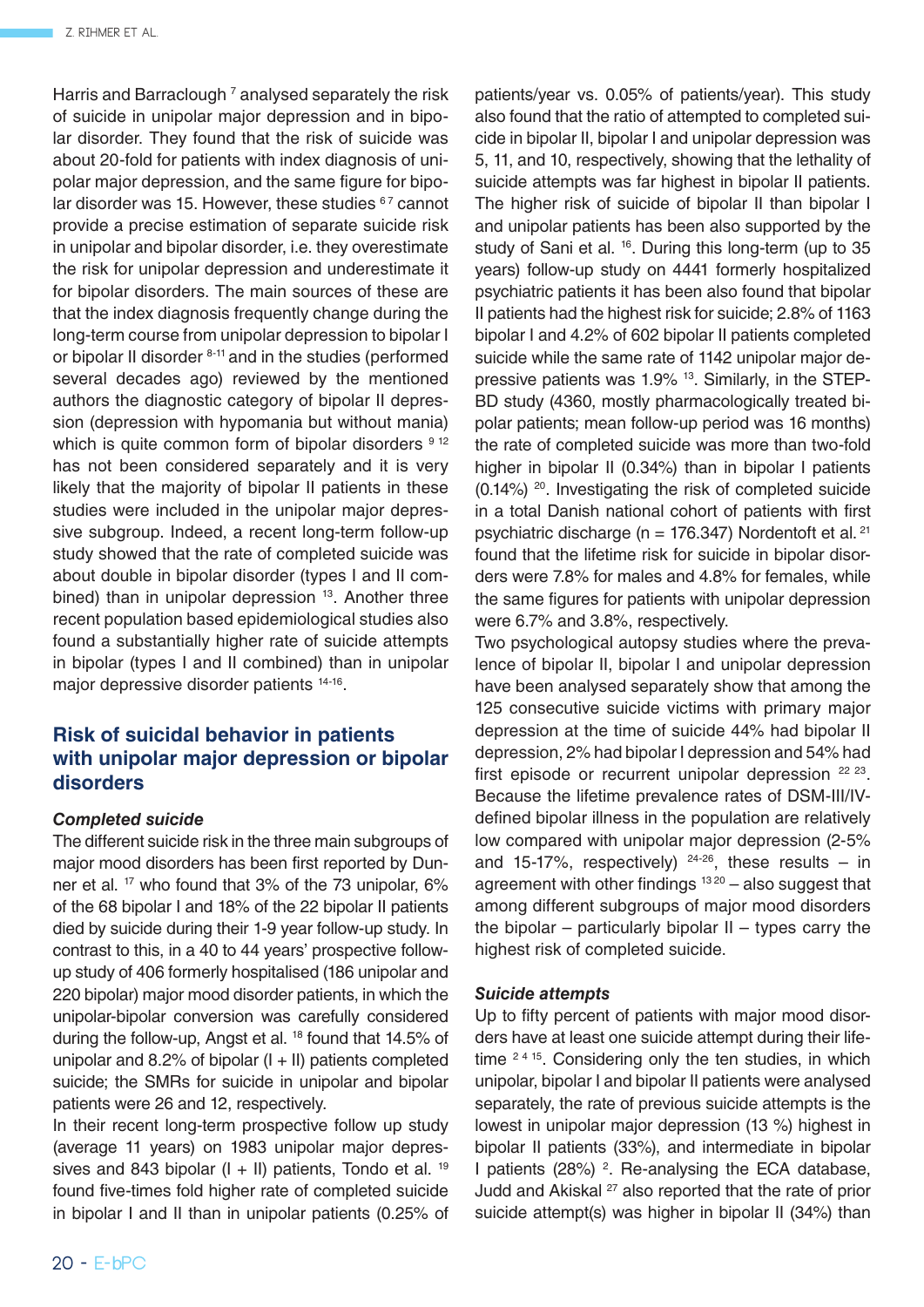in bipolar I (24%) patients, while the same figure for unipolar major depression was only 16% 28. Similarly, a study from Norway on 201 major mood disorder patients found that the lifetime history of suicide attempts in bipolar II, bipolar I and unipolar depressives were 61%, 50%, and 30%, respectively 29.

A German ten-year prospective longitudinal study showed that 32% of 33 bipolar II, 17% of 65 bipolar I and 6% of 286 pure unipolar major depressive patients attempted suicide during the follow-up 14. In the Finnish Jorvi Bipolar Study 16% of the 90 bipolar I and 25% of the 101 bipolar II patients have reported at least one prior suicide attempt at the index episode <sup>30</sup>. Similar findings were reported from South-Korea; 17% of the 71 bipolar I and 36% of the 34 bipolar II patients reported the history of suicide attempt 31. Looking at the different diagnostic subtypes of consecutive suicide attempters with current DSM-IV major depressive episode, it has been also found that bipolar, and particularly bipolar II patients were relatively overrepresented among them both in Budapest, Hungary and in Rome, Italy 32 33.

The long-term prospective study by Tondo et al. <sup>19</sup> found that the annual rate of suicide attempts during the follow-up was more than double in bipolar  $(I + II)$ than in unipolar patients and it was higher in bipolar I (1.52%), than in bipolar II (0.82%) and in unipolar (0.48%) depression. In a most recent populationbased study on 935 bipolar I and 494 bipolar II patients Bega et al. **<sup>34</sup>** reported that lifetime suicide attempts were more common in bipolar I patients: 29% of bipolar I and 15 % of bipolar II patients reported past suicide attempt. Similarly, in the STEP-BD study 4,6% of bipolar I and 3% of bipolar II patients have made suicide attempt during the 18 month follow-up <sup>20</sup>.

### *The role of mixed (bipolar) depression in suicidal behaviour*

The majority of the studies shows that officially diagnosed DSM-IV bipolar disorders carry much higher risk of suicidal behaviour than unipolar major depressive disorder indicating that the bipolar component of major mood disorders could be one of the responsible factors. Therefore it is not surprising that subthreshold intradepressive (hypo)manic symptoms during DSM-IV unipolar major depressive disorder (mixed depression) also increase the risk of suicidal behaviour. It is important to note that mixed depressive episode (depression plus 3 or more co-occurring intradepressive hypomanic symptoms) and agitated depression are greatly overlapping conditions 35 36. Analysing the NCS-Replication database Angst et al. 15 also reported that the history of lifetime suicide attempts was the highest in bipolar I (66%), lower in bipolar II disorder (50%) and lowest in unipolar major depression without subthreshold bipolarity (30%). However, in patients with unipolar major depression with lifetime or current (intradepressive) subthreshold (hyp)omanic symptoms, the rate of patients with prior suicide attempt was intermediate between pure unipolar major depression and bipolar II disorder (41%). Similar findings have been reported by Jabben et al. 37: the lifetime history of suicide attempts in bipolar I, bipolar II and unipolar depression were 37%, 21%, and 18%, respectively, but the same rate in unipolar major depressives with subthreshold hypomanic symptoms was 38%. The importance of subthreshold bipolarity in patients with major depressive episode in suicidal behaviour is further underscored by the findings that those bipolar I or II depressives with some clinically significant intradepressive (hypo)manic symptoms showed significantly more suicide attempts at the index episode and during the long-term follow-up (54% and 58%, respectively) than those with no clinically significant (hypo)manic symptoms (32% and 35%, respectively) 38. Investigating 87 young adults with DSM-IV diagnosed major depressive episode it was also found that 36% of bipolar depressives (types I and II combined) and 15% of pure unipolar depressives have made at least one prior suicide attempt, and the same rate in unipolar depressive patients with subthreshold (hypo)manic symptoms was 25% 39. The elevated risk of suicidality in bipolar and bipolar spectrum patients could be the result of a complex interaction of several clinical factors, as threshold and subthreshold bipolar patients are most often mixed/ agitated, show frequently rapid cycling course, predominant depressive polarity and they show a higher rate of anxiety and substance-use comorbidity.

# **Clinically detectable suicide risk factors in patients with major mood disorders**

### *Specific clinical and personality characteristics*

Major mood disorder patients with early onset of the illness, hopelessness, insomnia as well as with comorbid anxiety, substance-use and personality disorders are also at an increased risk of attempted or completed suicide 2-4 28 32 40-43. Beside the highest lethality of suicide attempts 13 19, the major causes of the highest suicide risk in bipolar patients may be the high rate of comorbid anxiety disorders <sup>42 44</sup>, substance-use disorders <sup>4 45</sup> and depressive mixed states/agitated depression 9 13 36 38 46-48.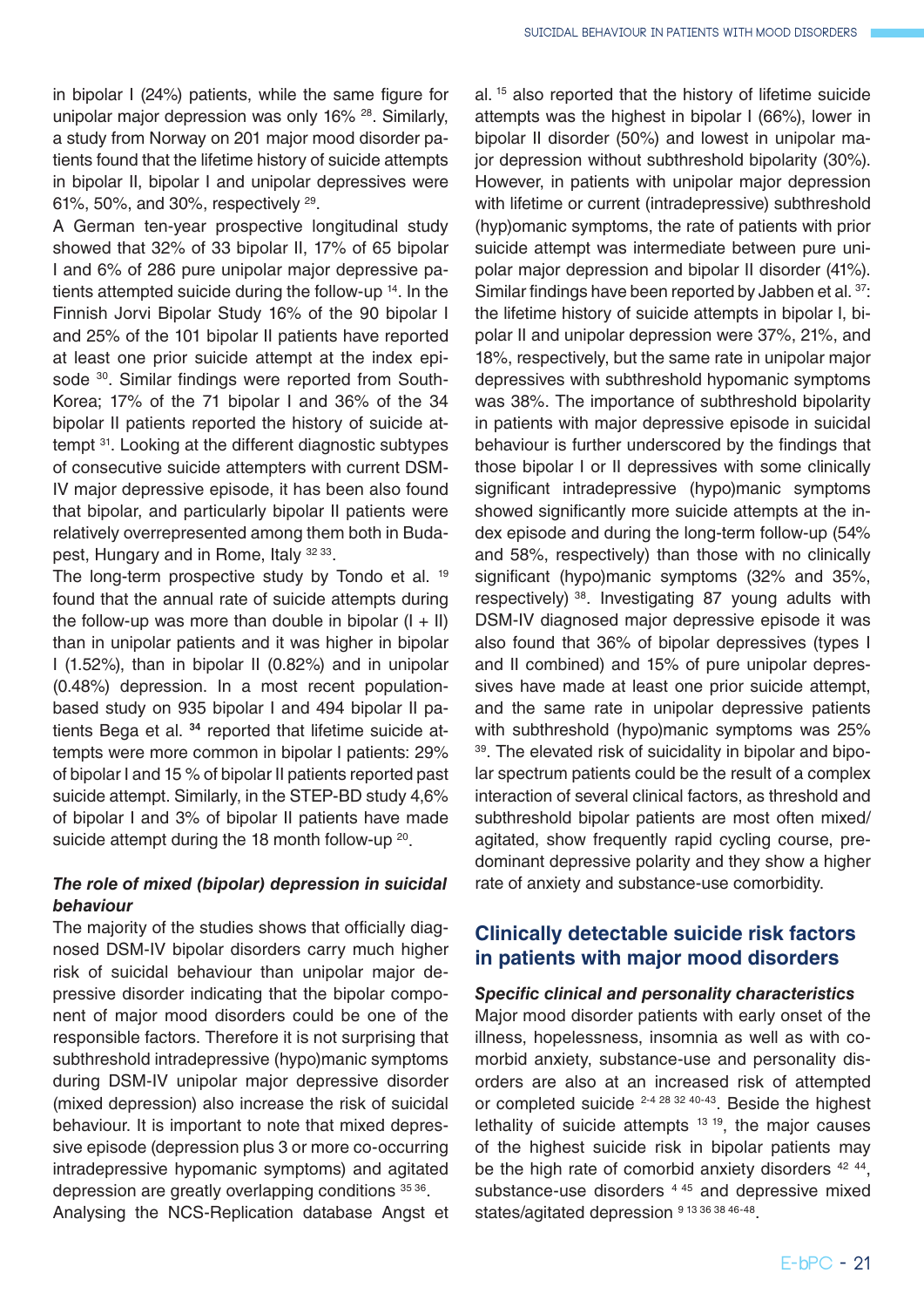Impulsivity as a personality trait increase suicide risk when combined with depression and even modest manic symptoms during bipolar depressive episodes are associated with greater level of impulsivity and higher rate of suicide attempts <sup>49-51</sup>. Current findings also show that in contrast to hyperthymic temperament cyclothymic/irritable/depressive affective temperaments, that are characteristic also for bipolar (mainly for bipolar II) disorder also increase the risk of suicidal behaviour in patients with bipolar and unipolar major depressive episode 52-54.

#### *Personal and family history of suicide*

Family history of suicide among first and second degree relatives  $175556$  and past suicide attempt(s)  $23-557$ have been also shown as powerful risk factors for attempted or completed suicide, particularly during major depressive, mixed depressive or dysphoric manic episodes. Bipolar and unipolar patients with family history of suicidal behavior and exposed to childhood physical and/or sexual abuse are at greater risk for suicide attempts <sup>51 57</sup>. Impulsivity seems to be the link between childhood abuse and suicidal behavior particularly in the case of major depressive episode 58. A study on 211 patients suffering from recurrent unipolar major depression or bipolar (I-II) disorder, hospitalized after suicide attempt, it was found that family history of suicide was significantly associated with the diagnosis of bipolar disorder and looking for the features associated with serious suicide attempt, bipolar disorder was the only associated diagnosis 59.

#### *Adverse life events*

Adverse life events play important role in suicidal process as predisposing (childhood events, including physical and sexual abuse) and precipitating (adulthood events) factors <sup>51</sup>. Although negative life events do not lead inevitably to suicidal behavior in healthy persons or even in the high-risk groups such as psychiatric (particularly mood disorder) patients, but they may actually trigger the suicidal process<sup>160 61</sup>. Over 40 percent of patients with bipolar disorder report a history of childhood physical and/or sexual abuse and depressed patients with such a history have earlier age of onset of bipolar illness, greater psychiatric comorbidity and increased rates of suicide attempts <sup>43 57</sup>. About half of all completed suicides in both bipolar I and unipolar mood disorders are associated with recent negative life events, but the stressors are commonly dependent on the victims's own behaviour, particularly in the case of bipolar I disorder <sup>60</sup>. Hypomanic and particularly manic episodes can easily lead to aggressive-impulsive behavior, financial extravagance, or episodic promiscuity, thus generating several interpersonal conflicts, marital breakdown and new negative life events, all of which have a negative impact on the further course of the illness which may ultimately trigger suicidal behavior. Permanent adverse life situations (e.g., unemployment, social isolation) as well as acute psychosocial stressors (e.g., loss events, financial breakdowns) in adult patients with unipolar or bipolar disorders are useful indicators of suicidality in the clinical practice, primarily if other risk factors are also present 60-63. In the majority of cases more than one suicide risk factor are present simultaneously and their effect is cumulative: the higher is the number of risk factors the higher is the suicide risk  $2-4$   $64$ . More than one-third of suicide victims have made at least one prior suicide attempt which indicates that the majority of suicide victims die by their first attempt  $13$  and since most of them have a (mainly untreated) current major depressive episode, it is very important to detect suicide risk as early as possible, particularly in depressed patients, and intervene even prior to the subject making his/her first suicide act.

### **Suicide protective factors in major mood disorder**

In contrast to numerous suicide risk factors, only a few circumstances are known to have a protective effect. Good family and social support, pregnancy and postpartum period, having a great number of children, holding strong religious beliefs, and restricting lethal suicide methods (e.g., to reduce domestic and car exhaust gas toxicity and to introduce stricter laws on gun control) whenever possible, seem to have some protective effect 65-67. Recent studies have found that hyperthymic temperament may be also a protective factor 52 53 68 69. However, one of the most extensively studied and changeable suicide protective factor in major mood disorders is the acute and long-term pharmacological treatment 4 18 43 70 71.

### **Medical contact before suicidal events**

Despite of the fact that up to 66% of suicide victims contact different levels of health care (mostly GPs and psychiatrists) during the 4-week period before their suicide, the rate of adequate pharmacotherapy among depressed suicide victims is disturbingly low 1 22 72 73. While the current prevalence of DSM-III/DSM-IV or ICD-10 major depression in the primary care practice is around 8-10%, the majority of depressed patients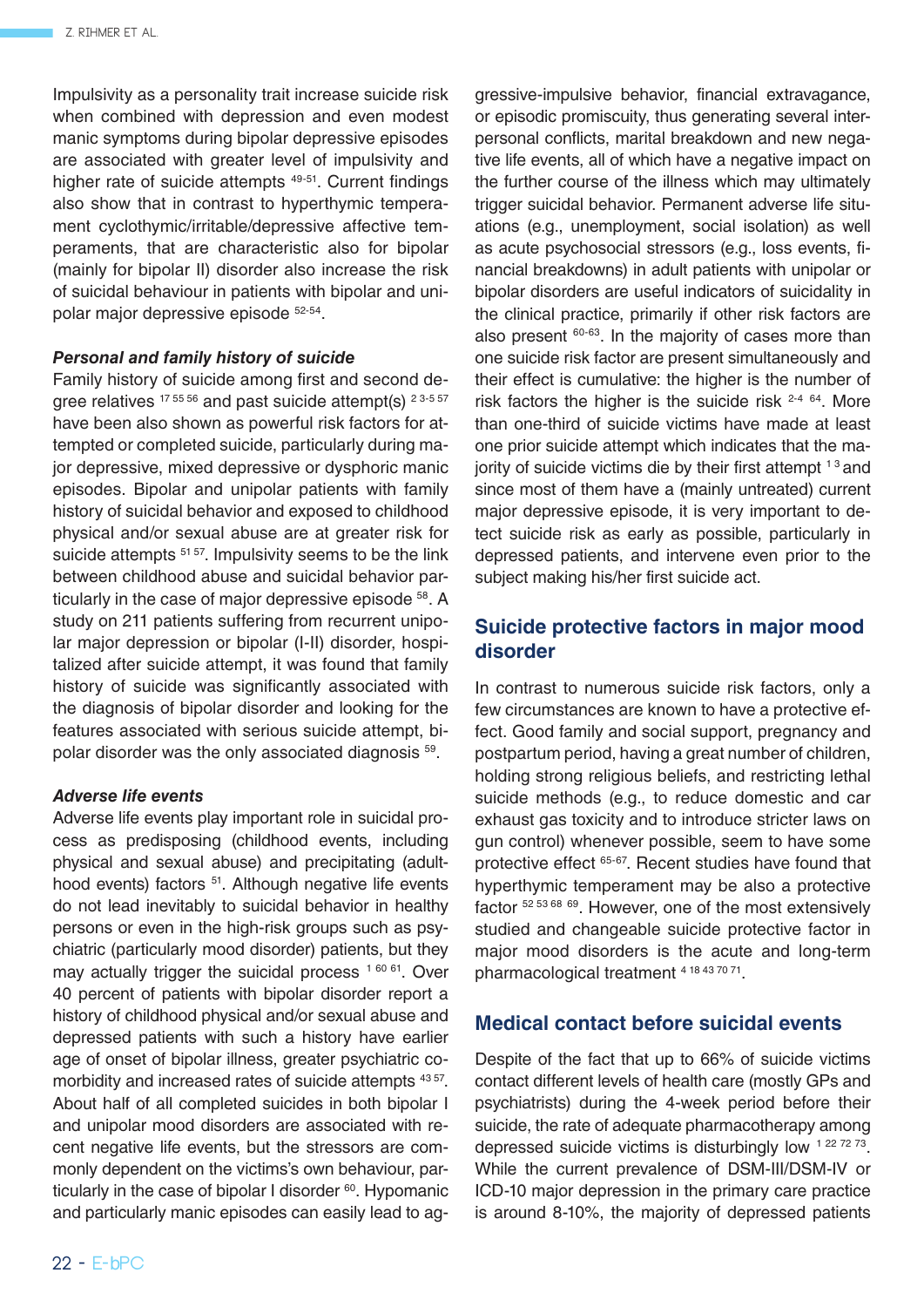are not recognised by their GPs. Moreover, the rate of adequate antidepressive pharmacotherapy among diagnosed depressives was less than 20%. However, studies performed 5-10 years later, reported much higher rates of recognition and treatment of depression in primary care practice (62-85%) and 33-50% of them were treated with antidepressants  $69\frac{74}{6}$ .

Since successful acute and long-term pharmacotherapy of mood disorders relieves not only the clinical symptoms, but parallel with this also decreases or vanishes suicidality, the appropriate treatment of mood disorders is a key issue in suicide prevention 34 23 43 69 71 72 75 76

Table I shows the clinically most important suicide risk factors in patients with major mood disorders.

# **The role of underlying bipolarity in antidepressant-resistance and antidepressant-associated suicidal behaviour**

One of the most common sources of antidepressantresistance is the unrecognized bipolar nature of the "unipolar" major depressive episode <sup>71 77-79</sup>. Unrecog-

**Table I.** Clinically detectable suicide risk factors in patients with mood disorders.

- Diagnostic subtype: Bipolar II = Bipolar I > Unipolar
- • Early onset of the illness (< 25 years)
- • Previous/current suicidal ideation
- • Previous suicide attempt
- Current clinical features:
	- Severe depression, hopelessness, insomnia, guilt;
	- Mixed depressive episode/agitatated depression;
	- Dysphoric (mixed) mania or hypomania;
	- Mixed affective episode;
	- Rapid cycling course;
	- First episode depression, predominantly depressive polarity;
	- Comorbid anxiety/anxiety disorders, substanceuse and personality disorders;
	- Cyclothymic/irritable/depressive affective temperaments;
	- Impulsive/aggressive personality features
- Family history of suicide in first- and second degree relatives
- History of childhood physical and/or sexual abuse
- Permanent adverse life situations, acute psychosocial stressors
- • Lacking adequate acute and/or long-term treatment/ care
- Noncompliance with the acute and/or long-term treatment

nized bipolar depressives (mainly bipolar II depressives in the daily clinical practice) and mixed "unipolar" depressed patients with intradepressive (hypo) manic symptoms in the randomized controlled trials on unipolar major depression are considered as "unipolar" major depressives that means that these patients receive antidepressants and co-administered anxiolytics but not mood stabilizers 14 15. This can result in a high rate of treatment resistance, which is about two-times higher in patient groups mentioned above compared to patients with true unipolar major depression. In open clinical studies the frequency of antidepressant-resistance ranges from 41-65% in bipolar (types I and II combined) depression and between 18-27% in unipolar depression <sup>71 77 78</sup>. Another study have shown that 80% of AD-resistant "unipolar" depressives have threshold or subthreshold bipolar disorder 80. In addition, it has been found that the rate of the bipolar spectrum disorder among the 212 DSM-IV defined antidepressant responsive unipolar major depressive disorder inpatients was 3.8% but the same figure in 68 antidepressant-resistant inpatients was 47.1% indicating that the underlying bipolar diathesis was important contributor to antidepressant nonresponse. Similarly, a significantly higher rate of antidepressant nonresponse in "pre-bipolar" major depressives than in pure major depressives have been also reported by Li et al. <sup>79</sup>.

Moreover, antidepressant monotherapy – without the coadministration of mood stabilizers or atypical antipsychotics – in bipolar and bipolar spectrum depressive subjects can worsen the cross-sectional picture of depression (particularly in adolescents and young adults) not only by causing (hypo)manic switch, but also via inducing or aggravating depressive mixed state/agitation, that is the major substrate of suicidal behaviour 9 47 70 71 78 81. The retrospective chart-review of 17 patients with "pre-bipolar" major depression (i.e., patients who become bipolar I and II during the follow-up) and of another 17 patients with pure unipolar depression showed that family history of completed suicide and bipolar disorder, early onset of major depressive episode as well as treatment-emergent mixed depression, mood lability, psychomotor activation, suicidality and non-response to antidepressant monotherapy were significantly more common in "prebipolar" than in pure unipolar depressives <sup>78</sup>. Initial antidepressant monotherapy of patients subsequently diagnosed as bipolar disorder may result in higher switch rate and more frequent suicidal behaviour <sup>81</sup>.

However, recent results show that a significant part (30-40%) of DSM-IV diagnosed unipolar major de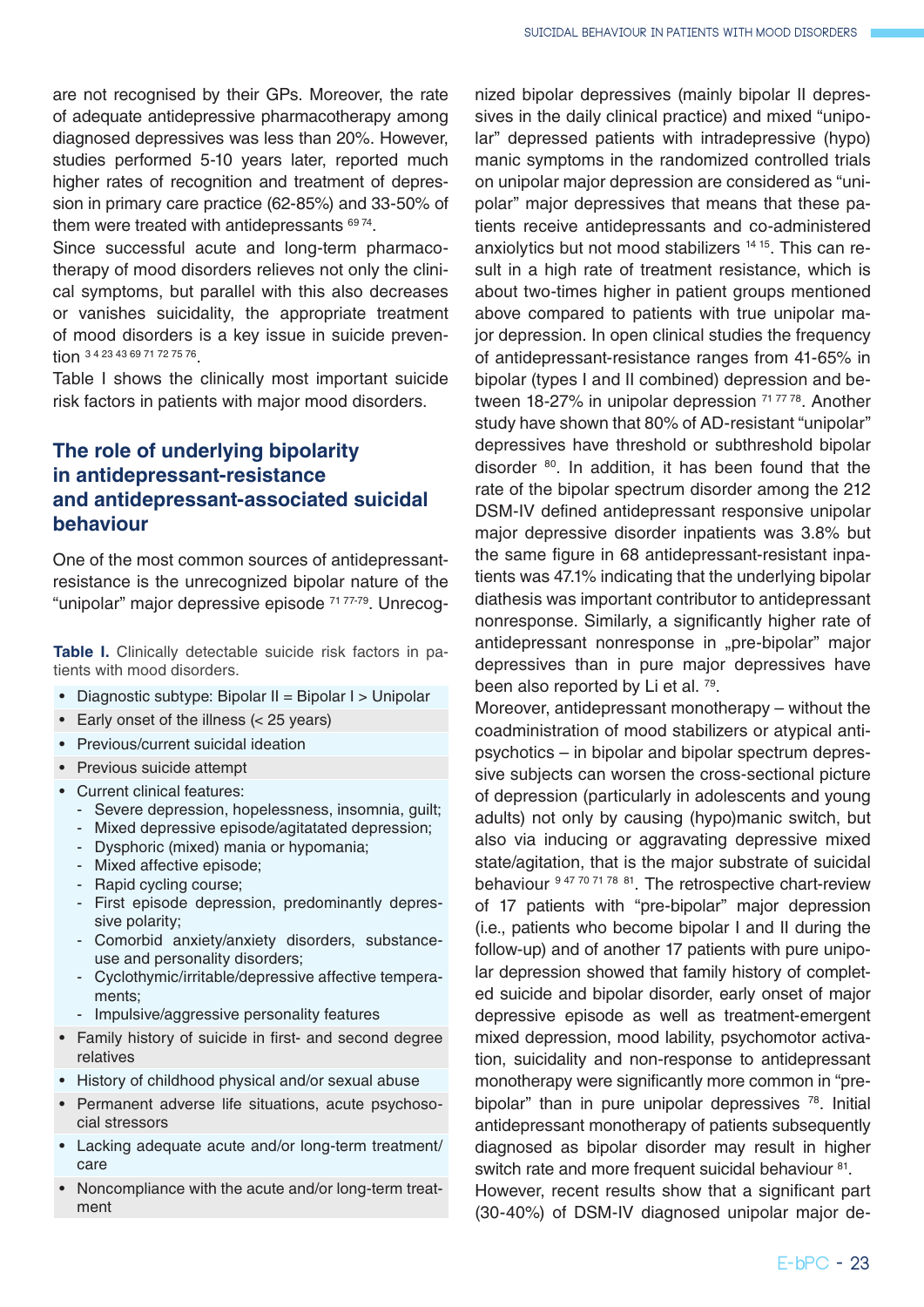pressive disorder patients have clinically significant lifetime or current subthreshold (hypo)manic symptoms (mixed depression), as well as other basic clinical features (family history of bipolar disorder, early onset, bipolar conversion, etc.) that are characteristic and external validators for bipolar disorder 14 15 35 82. This means that more than one-third of DSM-IV diagnosed unipolar depressives are in fact subthreshold bipolar depressives and beside the antidepressant resistance primarily these patients are the subjects of bipolar conversion <sup>14 82</sup>. The slightly elevated (but in absolute sense quite low) risk of suicidal behaviour among patients taking antidepressants compared to those taking placebo in randomised controlled antidepressant trials on DSM-IV diagnosed unipolar major depressive disorder might be the consequence of the depression-worsening potential of antidepressant monotherapy in subthreshold and mixed bipolar depressed patients who were included into these trials falsely diagnosed as suffering from unipolar depression <sup>70 71 76</sup>. Antidepressants can worsen depression but it is not the case for placebo and worsening of depression is the "final cause" of suicidal behaviour even in drug-free patients. In other words, when antidepressants worsen depression in a few patients, its psychopathological substrate might well reside in an agitated, excited, mentally overstimulated, anxious (bipolar) depressive mixed state  $97071$ .

Successful acute and long-term treatment of unipolar major depression and bipolar disorders markedly reduces the suicide morbidity and mortality even in this high-risk population but – as mentioned above – antidepressants can worsen depression and can lead to suicidal behavior in a small vulnerable subpopulation 18 43 70 76. However, in the everyday clinical practice, the suicide preventive effect of antidepressants highly overshadows this unwanted iatrogeny. As the consequence of the FDA Black Box Warning (BBW) in 2004, the recently decreased use of antidepressants in children and adolescents seen in some countries has been accompanied by a concurrent increase in suicide rates in that age-groups while in middle-aged and old persons, where the utiliza-

#### **References**

- <sup>1</sup> Hawton K, van Heeringen C, editors. *International handbook of suicide and attempted suicide.* Chichester: John Wiley and Sons 2000.
- <sup>2</sup> Rihmer Z. *Prediction and prevention of suicide in bipolar disorders*. Clin Neuropsychiatry 2005;2:48-54.
- <sup>3</sup> Rihmer Z. *Suicide risk in mood disorders*. Curr Opin Psychiatry 2007;20:17-22.

tion of antidepressants increased continuously the suicide rates decreased. These findings provided further support that the BBW, contrary to its intention, resulted in the increasing number of untreated young depressives and – ultimately – the markedly increased suicide mortality of this age group. This increase occured among young persons without antidepressant treatment  $83 84$ . The formal recognition of depressive mixed states in our official diagnostic system (a mixed features specifier across all mood syndromes in the DSM-V) will help to mark out those pseudo-unipolar mixed depressives for whom mood stabilizer and/or atypical antipsychotic is the appropriate treatment (at the same time antidepressant monotherapy is contraindicated for these patients).

## **Suicide prevention in mood disorders – Pharmacological and psychosocial treatments**

As suicidal behavior in unipolar and bipolar patients occur mostly during severe pure or mixed depressive episodes and less frequently in the frame of dysphoric (mixed) mania, but practically never during euphoric mania and euthymia  $23,43,47$ , it is not surprising that effective acute and long-term treatment of mood disorders have a strong protective effect against suicidal behaviour 18 76 and probably against other complications such as secondary substance-use disorders, marital instability, loss of job, cardiovascular morbidity/mortality, violent behaviour, etc.

Recently, effective psychosocial interventions in the field of mood disorders were developed primarily for patients who show insufficient response to acute and long-term pharmacotherapy, who cannot tolerate drugs or who are noncompliant with the treatment 85 86. The interaction between pharmacotherapy and psychosocial interventions is quite complex as successful episode-preventive medication counteracts dysfunctional cognitions (including low self-esteem) and adjunctive cognitive therapy helps to optimize the long-term course <sup>87</sup>.

- <sup>4</sup> Pompili M, Rihmer Z, Innamorati M, et al. *Assessment and treatment of suicide risk in bipolar disorders*. Expert Rev Neurother 2009;9:109-36.
- <sup>5</sup> Cheng AT, Chen TH, Chen CC, et al. *Psychological and psychiatric risk factors for suicide. Case-control psychological autopsy study*. Brit J Psychiatry 2000;177:360-5.

<sup>6</sup> Guze SB, Robins E. *Suicide and primary affective disorders*. Br J Psychiatry 1970;117:437-8.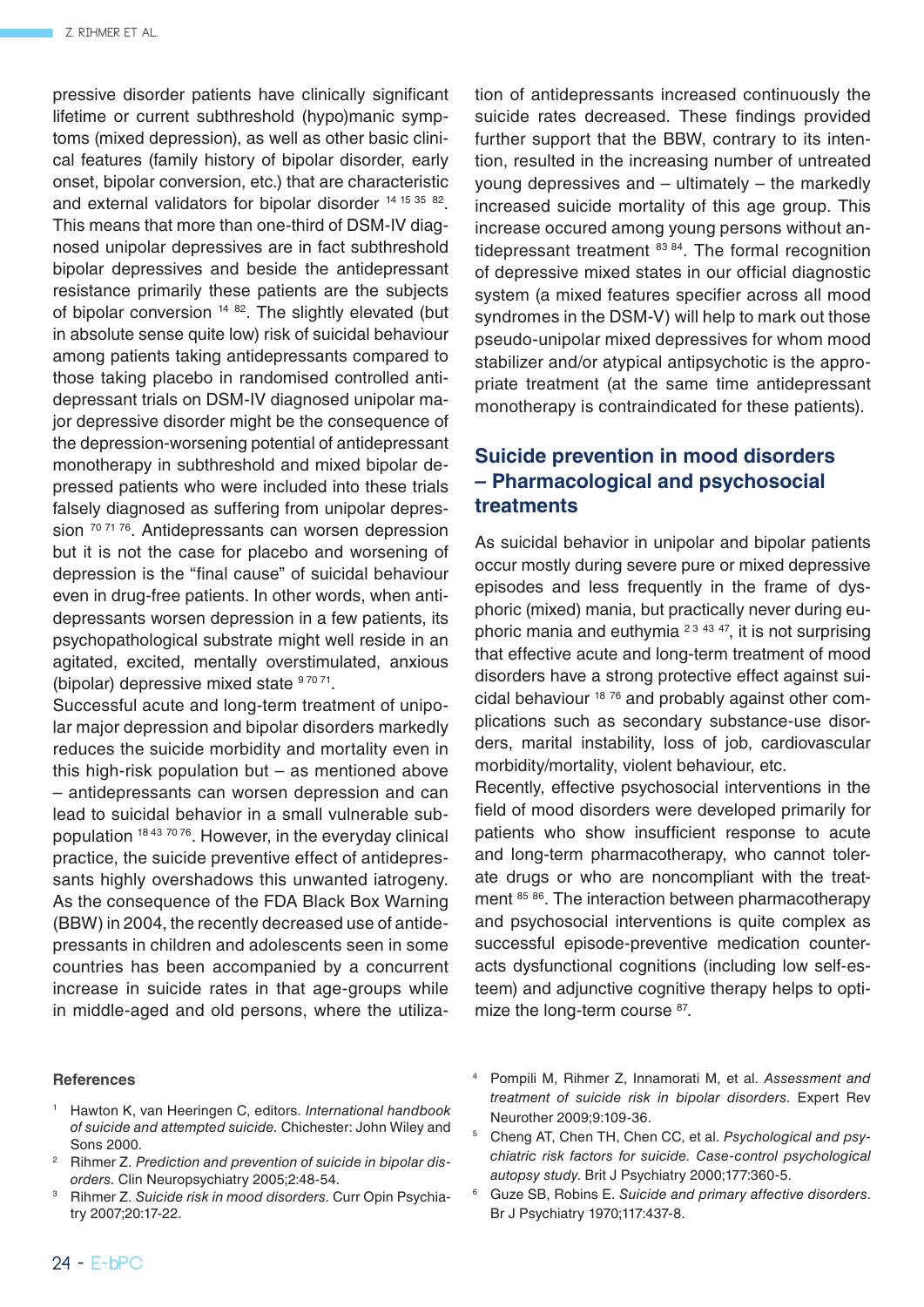- <sup>7</sup> Harris EC, Barraclough B. *Suicide as an outcome for mental disorders*. Br J Psychiatry 1997;170:205-28.
- <sup>8</sup> Akiskal HS, Maser JD, Zeller PJ, et al. *Switching form "unipolar" to bipolar II: n 11-year prospective study of clinical and temperamental predictors in 559 patients*. Arch Gen Psychiatry 1995;52:114-23.
- <sup>9</sup> Akiskal HS, Benazzi F. *Psychopathologic correlates of suicidal ideation in major depressive outpatients: Is it all due to unrecognized (bipolar) depressive mixed states?* Psychopathology 2005;38:273-80.
- <sup>10</sup> Goldberg JF, Harrow M, Whiteside JE. *Risk for bipolar illness in patients initially hospitalized for unipolar depression*. Am J Psychiatry 2001;158:1265-70.
- <sup>11</sup> Akiskal HS, Hantouche F-G, Allilare J-F, et al. *Validating antidepressant-associated hypomania (bipolar III): a systematic comparison with spontaneous hypomania (bipolar II).* J Affect Disord 2003;50:143-51.
- <sup>12</sup> Benazzi F, Akiskal HS. *Refining the evaluation of bipolar II: Beyond the SCID-IV guidelines for hypomania.* J Affect Disord 2003;73:33-8.
- <sup>13</sup> Sani G, Tondo L, Koukopoulos A, Reginaldi D, et al. *Suicide in a large population of former psychiatric inpatients*. Psychiatry Clin Neurosci 2011;65:286-95.
- <sup>14</sup> Zimmermann P, Bruckl T, Nocon A, et al. *Heterogeneity of DSM-IV major depressive disorder as a consequence of subthreshold bipolarity*. Arch Gen Psychiatry 2009;66:1341-52.
- <sup>15</sup> Angst J, Cui L, Swendsen J, et al. *Major depressive disorder with subthreshold bipolarity in the National Comorbidity Survey Replication*. Am J Psychiatry 2010;167:1194-201.
- Schaffer A, Cairney J, Veldhuizen S, et al. *A populationbased analysis of distinguishers of bipolar disorder from major depressive disorder*. J Affect Disord 2011;125:103-10.
- <sup>17</sup> Dunner DL, Gershon ES, Goodwin FK. *Heritable factors in the severity of affective illness*. Biol Psychiatry 1976;11:31-42.
- Angst J, Angst F, Gerber-Werder R, et al. *Suicide in 406 mooddisorder patients with and without long-term medication: a 40 to 44 years' follow-up.* Arch Suic Res 2005;9:279-300.
- <sup>19</sup> Tondo L, Lepri B, Baldessarini R. *Suicidal risk among 2826 Sardinian major affective disorder patients.* Acta Psychiat Scand 2007;116:419-28.
- <sup>20</sup> Dennehey EB, Marangell LB, Allen MH, et al. *Suicide and suicide attempts in the Systematic Treatment Enhancement Program for Bipolar Disorder (STEP-BP).* J Affect Disord 2011;133:423-7.
- <sup>21</sup> Nordentoft M Mortensen PB, Pedersen CB. *Absolute risk of suicide after first hospital contact in mental disorder*. Arch Gen Psychiatry 2011;68:1058-64.
- <sup>22</sup> Rihmer Z, Barsi J, Arató M, et al. *Suicide in subtypes of primary major depression*. J Affect Disord 1990;18:221-5.
- <sup>23</sup> Rihmer Z, Rutz W, Pihlgren H. *Depression and suicide on Gotland. An intensive study of all suicides before and after a depression-training programme for general practitioners*. J Affect Disord 1995;35:147-52.
- <sup>24</sup> Angst J. *The emerging epidemiology of hypomania and bipolar II disorder*. J Affect Disord 1998;50:143-51.
- <sup>25</sup> Szádóczky E, Papp Zs, Vitrai J, et al. *The prevalence of major depressive and bipolar disorders in Hungary.* J Affect Disord 1998;50:153-62.
- Rihmer Z, Angst J. Epidemiology of bipolar disorder. In: Kasper S, Hirschfeld RM, editors. *Handbook of bipolar disorder*. New York: Taylor and Francis 2005, pp. 21-35.
- <sup>27</sup> Judd LL, Akiskal HS. *The prevalence and disability of bipolar spectrum disorders in the US population: re-analysis of the ECA database taking into account subtreshold cases*. J Affect Disord 2003;73:123-31.
- <sup>28</sup> Chen YW, Dilsaver SC. *Lifetime rates of suicide attempts*

*among subjects with bipolar and unipolar disorders relative to subjects with other axis I disorders*. Biol Psychiatry 1996;3:896-99.

- <sup>29</sup> Odegard KJ, Fasmer OB. *Is migraine in unipolar depressed patients a bipolar spectrum trait?* J Affect Disord 2005;84:233-42.
- <sup>30</sup> Valtonen H, Suominen K, Mantere O, et al. *Suicidal ideation and attempts in bipolar I and II disorders*. J Clin Psychiatry 2005;66:1456-62.
- <sup>31</sup> Baek JH, Park DY, Kim JS, et al. *Differences between bipolar I and bipolar II disorders in clinical features, comorbidity and family history*. J Affect Disord 2011;131:59-67.
- <sup>32</sup> Balázs J, Lecrubier Y, Csiszér N, et al. *Prevalence and comorbidity of affective disorders in persons making suicide attempts in Hungary: Importance of the first depressive episodes and of bipolar II diagnoses*. J Affect Disord 2003;76:113-9.
- <sup>33</sup> Raja M, Azzoni A. *Suicide attempts: differences between unipolar and bipolar patients and among groups with different lethality risk*. J Affect Disord 2004;82:437-42.
- <sup>34</sup> Bega S, Schaffer A, Goldstein B, et al. *Differentiating between bipolar disorder Type I and II: results from the National Epidemiologic Survey on Alcohol and Related Conditions (NESARC).* J Affect Disord 2012;138:46-53.
- <sup>35</sup> Akiskal HS, Benazzi F, Perugi G, et al. *Agitated "unipolar" depression re-conceptualized as a depressive mixed state: implications for the antidepressant-suicide controversy*. J Affect Disord 2005;85:245-58.
- <sup>36</sup> Maj M, Pirozzi R, Magliano L, et al. *Agitated "unipolar" major depression: Prevalence, phenomenology, and outcome*. J Clin Psychiatry 2006;67:712-9.
- <sup>37</sup> Jabben N, Penninx BW, Beekman AT, et al. *Co-occuring manic symptomatology as a dimension which may help explaining heterogeneity of depression*. J Affect Disord 2011;131:1224-32.
- <sup>38</sup> Judd JJ, Schettler PJ, Akiskal HS, et al. *Prevalence and cinical significance of subsyndromal manic symptoms, including irritability and psychomotor agitation, during bipolar major depressive episodes*. J Affect Disord 2012;138:440-8.
- 39 Smith DJ, Harrison N, Muir W, et al. The high prevalence of bipolar spectrum disorders in young adults with recurrent depression: Toward an innovative diagnostic framework. J Affect Disord 2005;84:167-78.
- <sup>40</sup> Isometsä ET, Henriksson MM, Aro HM, et al. Suicide in bipolar disorder in Finland. Am J Psychiatry 1994;151:1020-4.
- <sup>41</sup> Dilsaver SC, Benazzi F, Akiskal HS, et al. *Post-traumatic stress disorder among adolescents with bipolar disorder and its relationship to suicidality*. Bipol Disord 2007;9:649-55.
- <sup>42</sup> Sánchez-Gistau V, Colom F, Mané A, et al. *Atypical depression is associated with suicide attempt in bipolar disorder.* Acta Psychiat Scand 2009;120:30-6.
- <sup>43</sup> Zisok S, Lesser IM, Lebowitz B, et al. *Effect of antidepressant medication treatment on suicidal ideation and behaviour in a randomized trial: an exploratory report from the combining medications to Enhance Depression Outcomes study*. J Clin Psychiat 2011;72:1322-32.
- <sup>44</sup> Rihmer Z, Szádóczky E, Füredi J, et al. Anxiety disorders comorbidity in bipolar I, bipolar II and unipolar major depression: results from a population-based study in Hungary. J Affect Disord 2001;67:175-9.
- <sup>45</sup> Brieger P. *Comorbidity in bipolar affective disorder*. In: Marneros A, Angst J, editors. *Bipolar disorders. 100 years after manic depressive insanity*. Dordrecht: Kluwer Academic Publishers 2000, pp. 215-29.
- <sup>46</sup> Benazzi F, Akiskal HS. *Clinical and factor-analytic validation of depressive mixed states: a report from the Ravenna-San Diego*